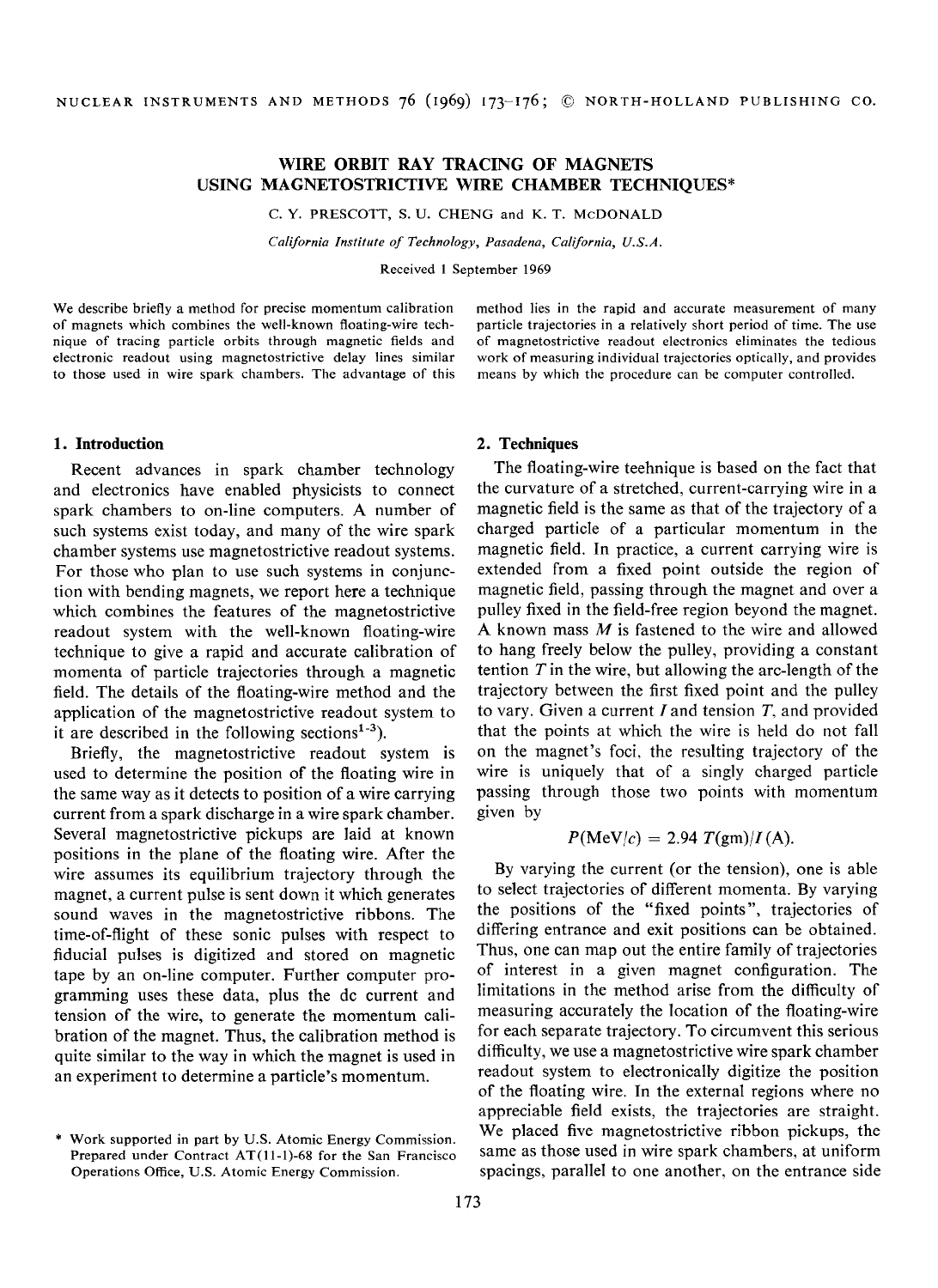of the magnet and similarly on the exit side of the magnetic field. The floating wire lies just on the surfaces of the pickup devices, lightly touching them (see fig. 1). To obtain the positions of the wire above the magnetostrictive pickups, a large instantaneous current is superimposed on the steady dc current standing in the wire, by discharging a capacitor through a spark gap connected to the floating wire<sup>4</sup>). The large transient current in the floating wire does not disturb noticeably its equilibrium orbit. At the same time, beginning and end fiducial wires are fired to provide the electronics with the usual start and stop signals. The power supply which provides the current is isolated from the discharge of the capacitor by a low pass filter to protect it from large transient voltage. A 100  $\Omega$ resistor is placed across the capacitor to damp large oscillating currents which otherwise occur due to the inductance of the floating wire. The fiducials which provide the start and stop signals for the electronics are placed at known positions at the beginning and end of the magnetostrictive ribbon. Currents are induced in the fiducial wires by connecting separate capacitors to the spark gap, thus insuring that all signal currents are triggered at the same instant. The position of the wire at each magnetostrictive pickup is obtained by interpolation between the known fiducial positions, in the usual manner. The position

of the floating wire was digitized by the electronics to an accuracy of about 0.2 mm at five points on each side of the magnet. These values were used then to fit to two straight lines, which were sufficient to completely determine the trajectory. The errors in the fit to the form

$$
y = mx + l
$$

for the external part of the trajectories were typically

$$
\Delta m \simeq 0.004, \qquad \Delta b \simeq 0.08 \text{ mm}.
$$

Fig. 1 shows the general configuration of the calibration setup. To hold the electrical noise emanating from the high voltage trigger at the time of the discharge to a tolerable level, the power supply, digital volt meter, and computer were in a separate room, some distance from the test setup. It was also helpful to ground the magnetostrictive ribbons to a local ground common to the high voltage trigger.

### **3. Momentum reconstruction from particle trajectories**

The method by which the data can be cast a useful form depends to some degree on the individual situation. Here we describe briefly our method which is adequate for the case of a simple bending magnet. This approach is suggested here only as one possibility for analyzing the data. No attempt is made to



Fig. 1. Configuration of the equipment. The floating wire passes over the surface of magnetostrictive pickup devices. The trajectory of the wire is adjusted by moving the tie point and pulley laterally, as well as by adjusting the current L The trajectory is **measured**  by pulsing the wire with a large transient current which generates signals on the magnetostrictive pickups.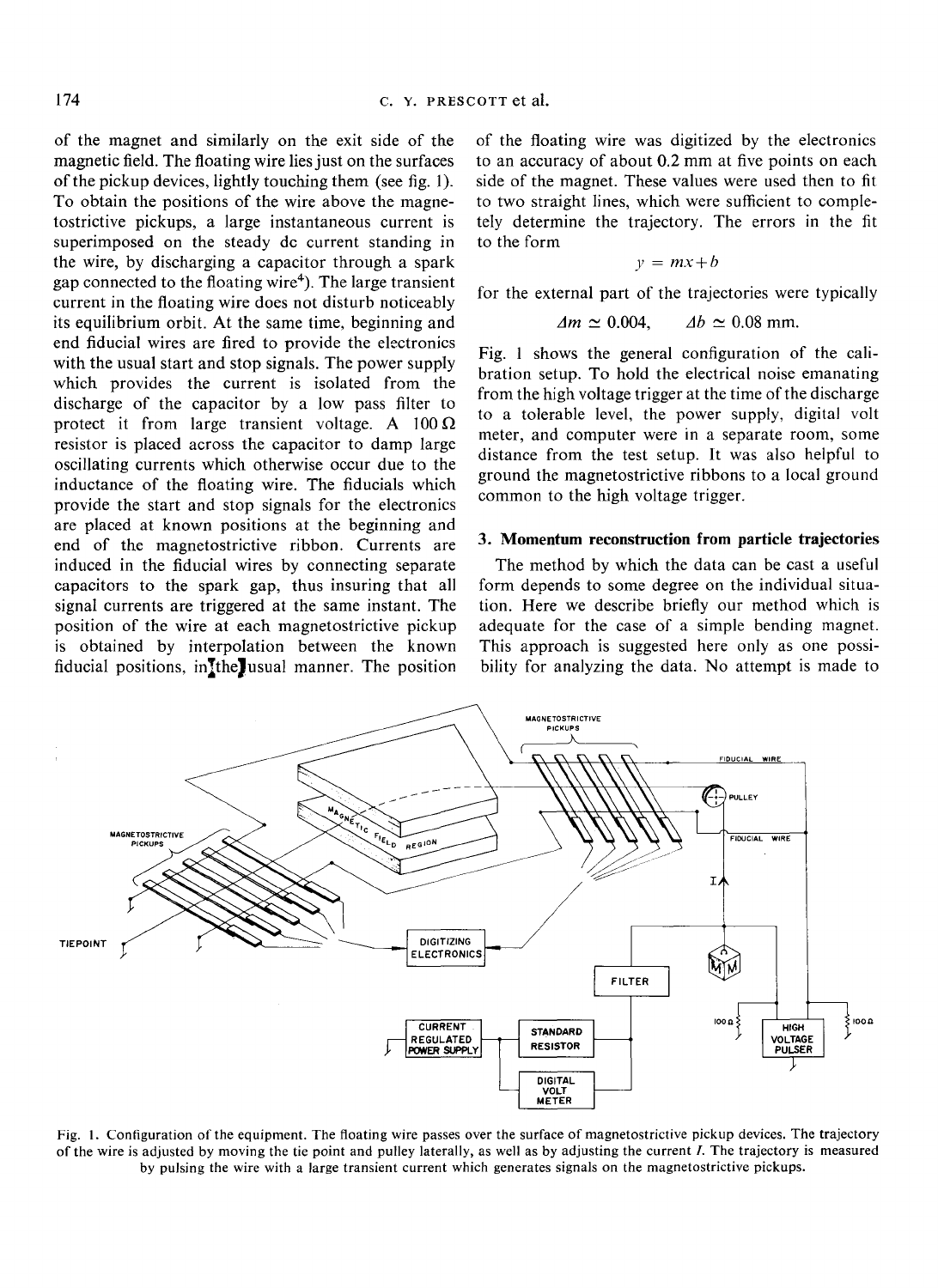**be completely general. Consider a single trajectory through a region of magnetic field lying in a plane perpendicular to the field direction. It is uniquely defined by a position on the entrance and exit sides, and by an angle of bend. We use the three parameters**   $x_1, x_2$ , tan  $\theta$  (see fig. 2) and write

$$
P = f(x_1, x_2, \tan \theta).
$$

**We chose a central orbit whose momentum is measured** 

to be  $P_0$ , and expand  $f(x_1, x_2, \tan \theta)$  about that value. **Then** 

$$
P = P_0 + a_1 \Delta x_1 + a_2 \Delta x_2 + a_3 \Delta (\tan \theta) + \dots
$$

We keep all terms through fourth order in  $\Delta x_1$ ,  $\Delta x_2$ ,  $\Delta$ (tan  $\theta$ ) and perform a least squares fit to our data. **There are 34 adjustable parameters to be fit to a much greater number of separate trajectories.** 

**To insure a unique solution to the least squares** 



Fig. 2. Coplanar trajectories through a region of magnetic field. The momentum of particle trajectories in a plane is **determined by**  two positions,  $x_1$ ,  $x_2$ , and the angle of bend  $\theta$ . The central orbit is chosen to satisfy experimental considerations. The momenta of other trajectories is determined from a power series expansion in the terms  $x_1$ ,  $x_2$ , and tan  $\theta$ , about the central orbit.



Fig. 3. Histogram of residuals from fourth order fit for sample magnet calibration. The fourth order residuals,  $\delta = [P_{\text{(calculated)}}-P_{\text{(measured)}}]/P_{\text{o}}$ 

are plotted for 415 orbits for one magnet configuration, for various values of  $x_1$ ,  $x_2$ , and  $\theta$ . The momenta covered in the calibration range from 600 MeV/c to 1000 MeV/c. Typical error is  $0.2\%$ .